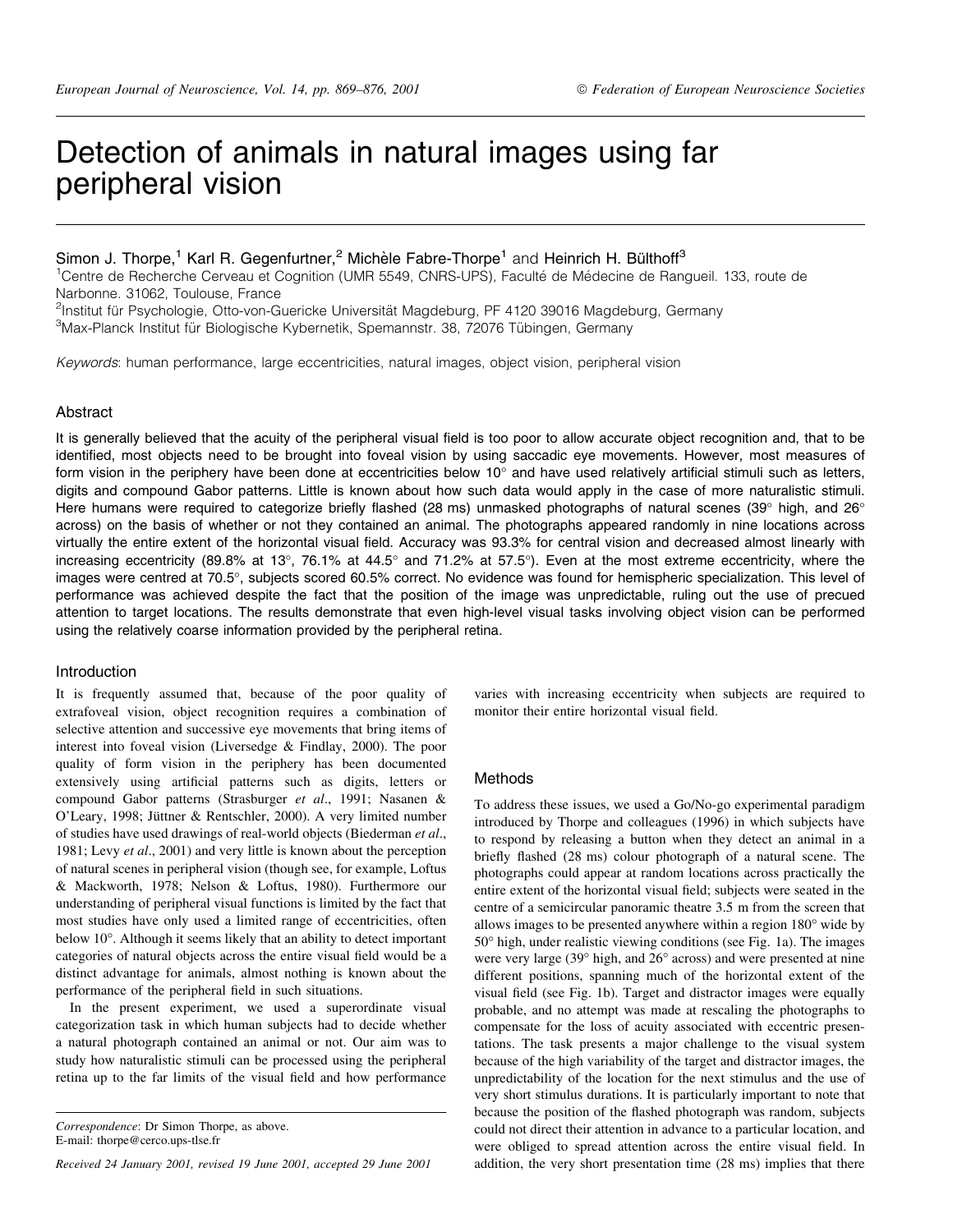

FIG. 1. (A) Experimental set-up. Images were projected on the screen using three Electrohome Marquee 8000 CRT projectors controlled by a Silicon Graphics Infinite Reality II system, each with a resolution of  $1280 \times 1024$  pixels and each covering 65° horizontally. The overall lighting in the room was dim, the background luminance of the screen was 0.02 cd/m<sup>2</sup> and the average luminance of the images was about 3 cd/m<sup>2</sup>. (B) Arrangement of images. The nine possible positions covered almost the entire horizontal extent of the visual field. Because there was a 6° overlap between each projector the total horizontal range was 3584 pixels. The images were 384 pixels high by 256 wide, but were doubled in size for projection resulting in images that were 39° high by 26° wide. They could appear in nine different places in the visual field, on the left, right or centre of each projector. On the screen, images were centred at  $-13^\circ$ , 0° and  $13^\circ$  in the central and near peripheral field and at  $-70.5^\circ$ ,  $-57.5^\circ$  and  $-44.5^\circ$  on the left and  $44.5^\circ$ ,  $57.5^\circ$  and  $70.5^\circ$  on the right of the far peripheral field. As images were 26° wide there was an overlap of 13° between different positions. Note that, at the most extreme positions, the edge of the image had an eccentricity of 83.5°.

was no possibility of making eye movements and that visual inputs were initially lateralized to one cerebral hemisphere.

Ten subjects participated in the study (seven males and three females, age range 25-38 years). One thousand, four hundred images were taken from the Corel Photo Library. Of these, 700 were targets that contained one or more animals in their natural environments. Targets included mammals, birds, fish and insects (for examples see Figs 1 and 3). The other 700 were a very varied set of distractors that included landscapes, buildings, flowers, and so on (see Fig. 3C). They were organized in 14 blocks of 100 images each (50 targets and 50 distractors). Each subject was shown all 1400 images only once at a given position in the peripheral field, and over the group of 10 subjects, each image was presented once at each of the eight eccentric positions and twice at the 0° position. During the experiment, the subject was requested to fixate a central cross (size  $0.5^{\circ} \times 0.5^{\circ}$ ). Then images were presented one at a time for two frames at 72 Hz

(28 ms) and the subject was asked to respond by releasing a mouse button if the image contained an animal. Subjects were allowed 1 s to respond, and the intertrial interval was  $\approx 2$  s. This go/no-go protocol was used in order to permit direct comparisons with preceding studies and to allow reaction times (RTs) to be as short as possible. The use of a two-button task would almost certainly have resulted in an increase in RT because of the additional delay required to decide between two alternative motor responses.

# **Results**

The results for the 10 observers are summarized in Fig. 2 and Table 1. With centrally presented images, accuracy was 93.3%, a value very close to those reported in previous studies using the same sort of paradigm (Thorpe et al., 1996; Fabre-Thorpe et al., 1998;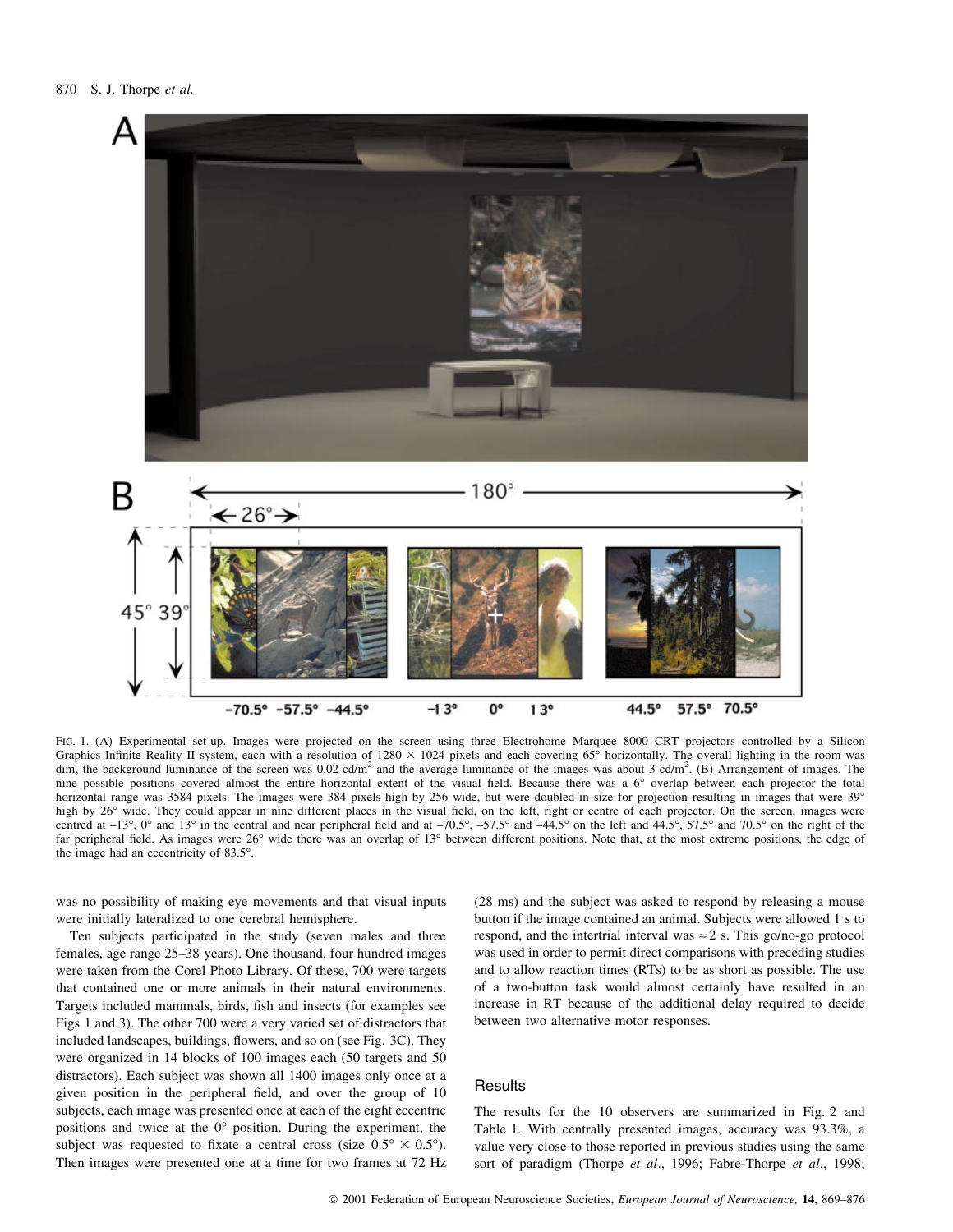

FIG. 2. (A) Performance as a function of eccentricity. The data plotted in black refer to overall accuracy (left hand scale), whereas data in grey refers to d' scores (right hand scale). Values are the means for 10 subjects and the error bars are SEM. (B) The black lines plot mean reaction times (RTs) as a function of eccentricity (left hand scale). Values are means and standard errors for 10 subjects. For comparison, the grey lines plot values for ganglion cell spacing for the nasal retina (the part used for processing of stimuli with high eccentricities). The data have been recalculated from the studies by Wässle et al. (1990) in monkeys, and by Curcio & Allen (1990) in humans. Note that in both species, the angular spacing increases roughly linearly with eccentricity.

Antal et al., 2000). As expected, performance drops with increasing eccentricity from an accuracy of 89.8% for images centred at 13° decreasing to 76.1% at 44.5°, 71.1% at 57.5° and 60.4% at 70.5°. However, performance was very highly above chance for all subjects at all eccentricities up to and including  $57.5^\circ$  ( $P < 0.0001$ , two-tailed t-test). When the presentations were made centred at  $70.5^\circ$  eccentricity, the edge of the image had an eccentricity of 83.5°. But even here, the overall results for the group were also well above chance  $(P = 0.0007$ , two-tailed *t*-test), and only three of the 10 subjects failed to reach a significance of  $P < 0.02$  (two-tailed t-test). These results indicate that visual information originating in the far peripheral retina can be processed to make superordinate categorizations, such as deciding whether or not a natural photograph contains an animal. The fall in accuracy with increasing eccentricity is remarkably linear; this is illustrated in Fig. 2A, which also shows the same linear decrease in performance using the sensitivity measure  $d'$  (rho = 0.998), from a value of 3.22 for centrally presented stimuli to 0.58 at 70.5° in the left visual field.

The accuracy of categorization in peripheral vision varied substantially between subjects, but in the best subjects, performance

was very high. One of them, subject 8, correctly categorized 189 of the 280 images presented at 70.5° eccentricity (72.1%). At 57.5° eccentricity, the best result was observed with subject 7, who correctly categorized 227 of the 280 images, an accuracy level of 81.1%.

Despite the short presentation time that resulted in the lateralization of the visual inputs to one cerebral hemisphere, there was no evidence for hemispheric specialization as neither accuracy nor mean RT differed between the left and right visual fields, confirming previous studies that have failed to find evidence for lateralization (Biederman & Cooper, 1991; Fabre-Thorpe et al., 1998). Overall accuracy on the left was 73.7% compared with 75.0% on the right  $(P = 0.24$ , paired *t*-test), while mean RTs were 577 ms on the left and 580 ms on the right ( $P = 0.61$ , paired t-test).

There was a nearly linear increase in mean RT with increasing eccentricity from 490 ms for central presentations to 650 ms for the most peripheral positions (see Fig. 2B and Table 1). There are various potential explanations for the systematic increase in RT with eccentricity. One factor that is likely to be important is related to the fact that in the present experiments, no attempt was made to adjust the size of the stimuli to compensate for changes in cortical magnification with eccentricity. As a result, stimuli presented close to the fovea will activate a far-larger number of neurons at every level of the visual system than would peripherally presented stimuli.

Indeed, if it were the case that object categorization in periphery required more prolonged processing, one should predict that when subjects responded particularly quickly with peripheral stimuli, processing may not be complete, resulting in lower accuracy. To look for that possibility, we selected, at each eccentricity and for each of the 10 subjects, the 40 trials where they responded with the shortest RTs. Table 1 shows that these fast responses were no less accurate than the overall level of performance. For example, at 70.5° eccentricity, mean accuracy for the fastest responses was 62.5%, which was actually even higher than the overall accuracy level of 60.4%. Accuracy is as high for fast responses than for longer latency responses, which suggests that the longer mean RTs seen with peripheral stimuli do not necessarily reflect a fundamentally different decision strategy from the one used with central stimuli.

Analysing those images that resulted in the shortest RTs also provides information about the sorts of stimuli that can be categorized successfully in peripheral vision. One might expect that this ability would be restricted to a very limited subset of images, ones where the target is particularly large and visible, but we recently reported evidence that this was not the case, at least in central vision (Fabre-Thorpe et al., 2001). To illustrate the variety of images to which subjects could respond with fast RTs, Fig. 3A shows, for subject 7, the images associated with the 30 shortest RTs at 57.5° eccentricity. The set of images is very varied, including mammals, birds and fish seen from a wide range of viewing angles. Subject 7 was the most accurate subject at that eccentricity and the 35 fastest responses were all to targets  $\rightharpoonup$  a result that would be extremely unlikely by chance.

To get a more complete view of the sorts of targets that were successfully detected in peripheral viewing, we looked at the images that were associated with particularly short RTs across all subjects. One hundred and nine of the 700 targets were identified correctly by all 10 subjects, i.e. at all eccentricities. Figure 3B shows the 20 images associated with the shortest mean RTs when presented at eccentricities of 57.5° and 70.5°, and ranked in order of mean RT. At these extreme eccentricities, the range of forms appears more stereotyped (including many close-ups of one centrally presented animal) than when a single subject is taken into account (as in Fig. 3A) but the range of targets correctly identified is still very wide,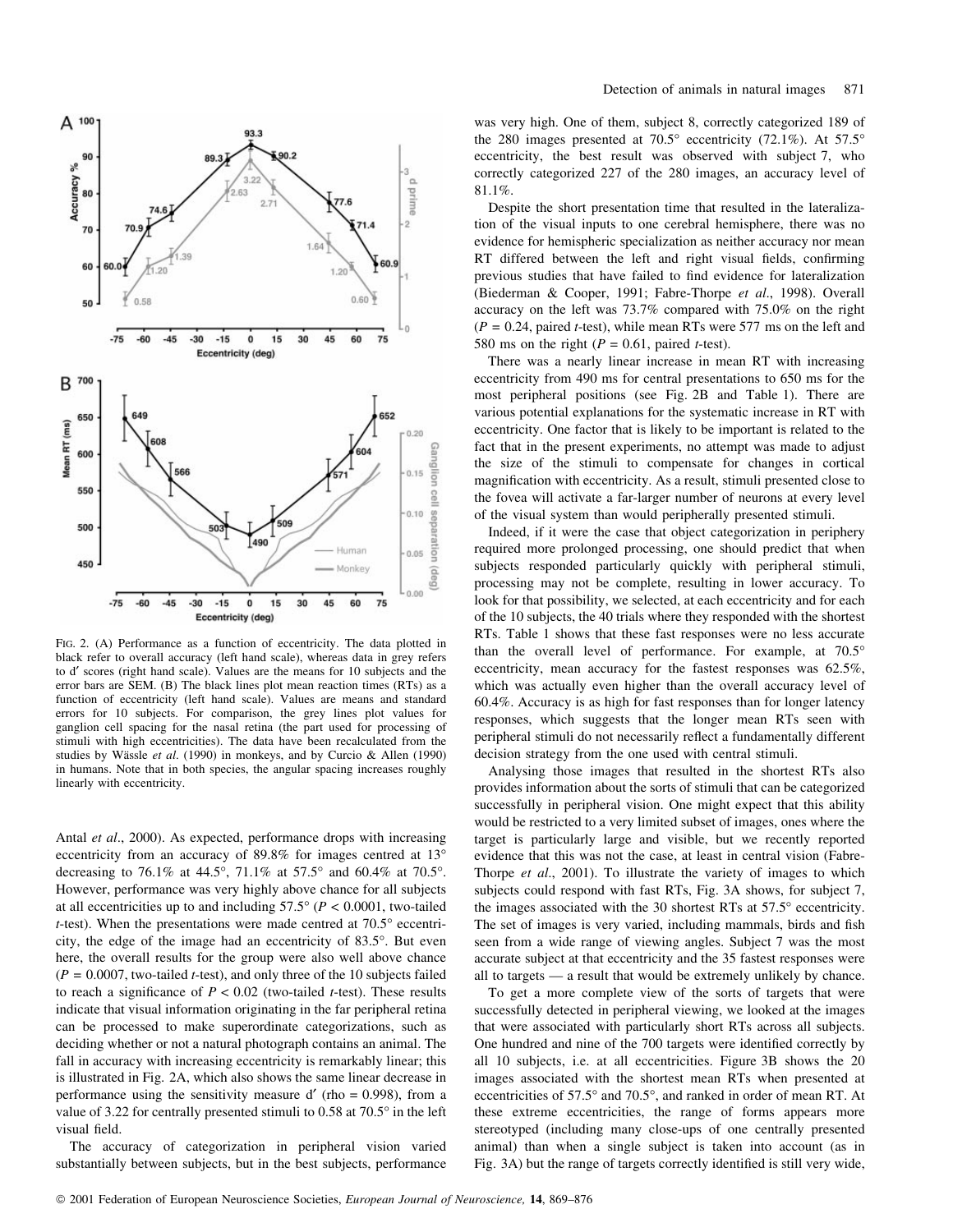

© 2001 Federation of European Neuroscience Societies, European Journal of Neuroscience, 14, 869-876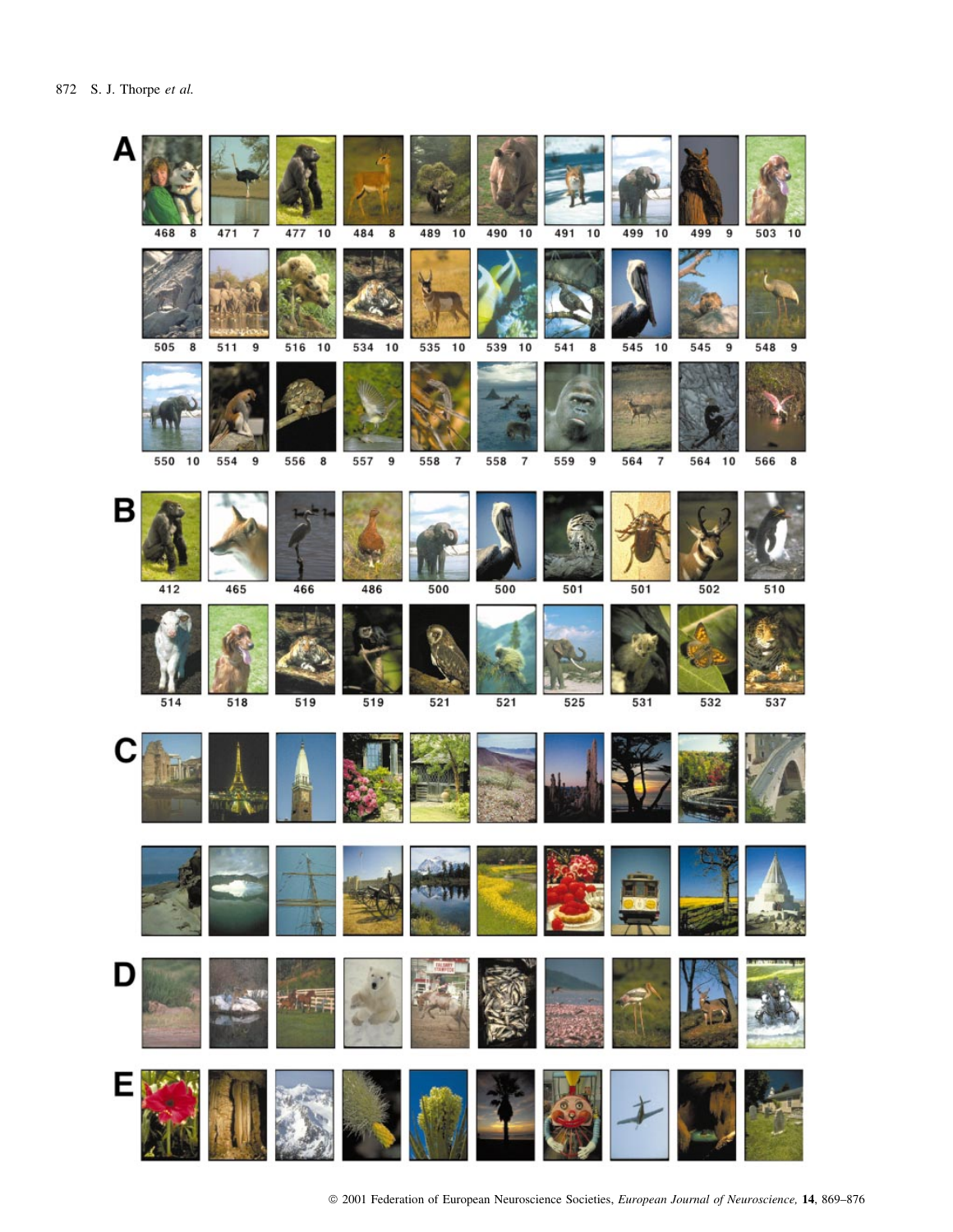Detection of animals in natural images 873

including not just mammals, birds and fish, but also a beetle and a butterfly.

It is clear that if target stimuli differed in some obvious way, then it might be possible to use a relatively low-level decision strategy. Thus, it is equally important to know what sorts of distractor stimuli can be ignored successfully. The set of distractors was chosen to provide a severe challenge to the visual system. Of the 700 distractor images used in the present study, 133 were successfully ignored by all 10 subjects, i.e. at all positions in the visual field. Figure 3C illustrates 20 such stimuli and demonstrates the wide range of distractors that were successfully categorized. Note that such images contain various centrally presented forms, globally similar to some of the target stimuli, and that might well be expected to confuse a visual categorization system that used simple strategies for detecting animals.

On the other hand, the failures of the system can be equally informative. Figure 3D and E illustrates 10 targets and distractors that were identified perfectly in central vision and near periphery  $(0^{\circ}$  and  $13^{\circ}$  eccentricity), but always induced errors in the far periphery (70 $^{\circ}$ ) and 57.5° eccentricity). This peripheral fall-off in accuracy could be attributed to target size, as already reported by Biederman and colleagues (1981) and suggested by some of the pictures in Fig. 3D. However this former study used drawings in central vision and near periphery. In our task various factors have been shown to play a role in the central detection of targets in their natural environment (Delorme, 2000). Size is certainly one of them, but an even more critical factor might be the contrast between the target and its background. Further experiments are clearly needed to analyse the characteristics of the natural images classified correctly in far periphery.

Interestingly, there was little evidence that subjects needed to learn the task. Overall accuracy on the first of the  $14$  blocks was  $78.7\%$ , a value that was almost identical for each of the 14 blocks (mean value  $\pm$  SEM, 78.15  $\pm$  0.46%) and a paired *t*-test over the 10 subjects showed no significant difference in accuracy performance between the first and the last testing blocks ( $t_9 = 0.79$ ,  $P > 0.45$ ). This makes it unlikely that the subjects were learning to use a particular ad hoc strategy for distinguishing targets from distractors. Rather, it would appear that they used processing strategies that had been learned previously. On the other hand, RTs did show a significant decrease during the first few blocks, but were stable from about the fourth block onwards (mean RT for block  $1,640$  ms; for blocks  $4-14$ , 548 ms).

One of the striking features of the current results is that, in extreme peripheral vision, subjects often reported that they did not really see the target in any detail, so that they would not have been able to identify the animal. They had the impression that they were guessing, although performance was well above chance at far eccentricities. Indeed in some pilot experiments, three subjects hardly responded at all when the images were presented at  $70.5^{\circ}$  – response rates were below 10%. For this reason, the subjects reported here were instructed specifically to rely on their first impressions and respond whether they were sure of their response or not; they were also told that because the probability of a target was 0.5, irrespective of eccentricity, the optimal strategy was to try and respond on roughly 50% of trials. Overall, subjects managed this quite well, as the response rates were close to 50% for all eccentricities up to 57.5°. Only at 70.5° did the response rate drop significantly, with an average of 42%, but individual subjects had response rates as low as 22.1% (see Table 1).

#### Discussion

The first point that can be made from these results is that superordinate categorization of objects is clearly possible in peripheral vision, even in the absence of foveating eye movements. With images centred at 13°, accuracy drops by about 3% and mean RT increases by 15-20 ms. It is clear that, as we made no attempt at scaling the images, this level of performance is excellent and shows that, had we restricted the study to the eccentricities normally studied, the impairment would have been very mild. However, the results reveal that the ability to perform superordinate object categorization extends well beyond the range of eccentricities generally used in

| TABLE 1. Values for accuracy, percentage of responses and reaction time as a function of eccentricity |  |  |
|-------------------------------------------------------------------------------------------------------|--|--|
|                                                                                                       |  |  |

| Eccentricity | Accuracy $(\% )$          |                                            |                                           |                              |                  |
|--------------|---------------------------|--------------------------------------------|-------------------------------------------|------------------------------|------------------|
|              | Overall<br>$mean \pm SEM$ | The fastest 40 responses<br>$mean \pm SEM$ | Percentage of responses<br>$mean \pm SEM$ | Reaction time (ms)<br>Median | Mean $\pm$ SEM   |
| $0^{\circ}$  | $93.3 \pm 1.2$            | $91.8 \pm 3.3$                             | $50.9 \pm 1.1$                            | 465                          | $490.2 \pm 16.8$ |
| $15^{\circ}$ | $89.8 \pm 1.2$            | $86.8 \pm 2.9$                             | $50.9 \pm 1.2$                            | 483                          | $506.1 \pm 19.4$ |
| $44.5^\circ$ | $76.1 \pm 2.2$            | $79.0 \pm 3.7$                             | $52.2 \pm 2.6$                            | 547                          | $568.9 \pm 22.0$ |
| $57.5^\circ$ | $71.1 \pm 1.8$            | $75.5 \pm 3.3$                             | $50.5 \pm 3.1$                            | 585                          | $605.8 \pm 23.2$ |
| $70.5^\circ$ | $60.4 \pm 2.1$            | $62.5 \pm 3.3$                             | $42.2 \pm 3.7$                            | 615                          | $649.6 \pm 28.8$ |

Results for presentation in the left and right visual fields have been merged. Accuracy is given both for the overall level of performance and for the 40 fastest responses for each subject at each eccentricity.

FIG. 3. (A) The 30 images that induced the fastest responses at 57.5° eccentricity for subject 7. A total of 280 images was presented (140 targets and 140 distractors), but all 35 of the fastest reaction times (RTs) were to targets. The numbers underneath each image provide: on the left, the RT for subject 7 (in ms) and on the right, the number of correct detections for the 10 subjects across all eccentricities. (B) The 20 targets that were successfully detected by all 10 subjects and which had the shortest mean RT at 57.5° or 70.5° eccentricity. The images are ranked in order of increasing mean peripheral RT (indicated in ms under each image). (C) Twenty of the 133 distractors (from a pool of 700) that were successfully ignored by all 10 subjects. (D) Ten of the 18 targets that were unusually difficult to detect in peripheral vision. All were detected perfectly at eccentricities of 0° and 13°, but were missed when presented at eccentricities of 57.5 or 70.5°. (E) Ten distractors that systematically resulted in false positives at extreme eccentricities (57.5° or 70.5°). They include the seven such distractors that were always correctly ignored at small eccentricities ( $0^{\circ}$  or  $13^{\circ}$ ) together with three of the five distractors that only produced one false positive out of four presentations at eccentricities of  $0^{\circ}$  or 13°.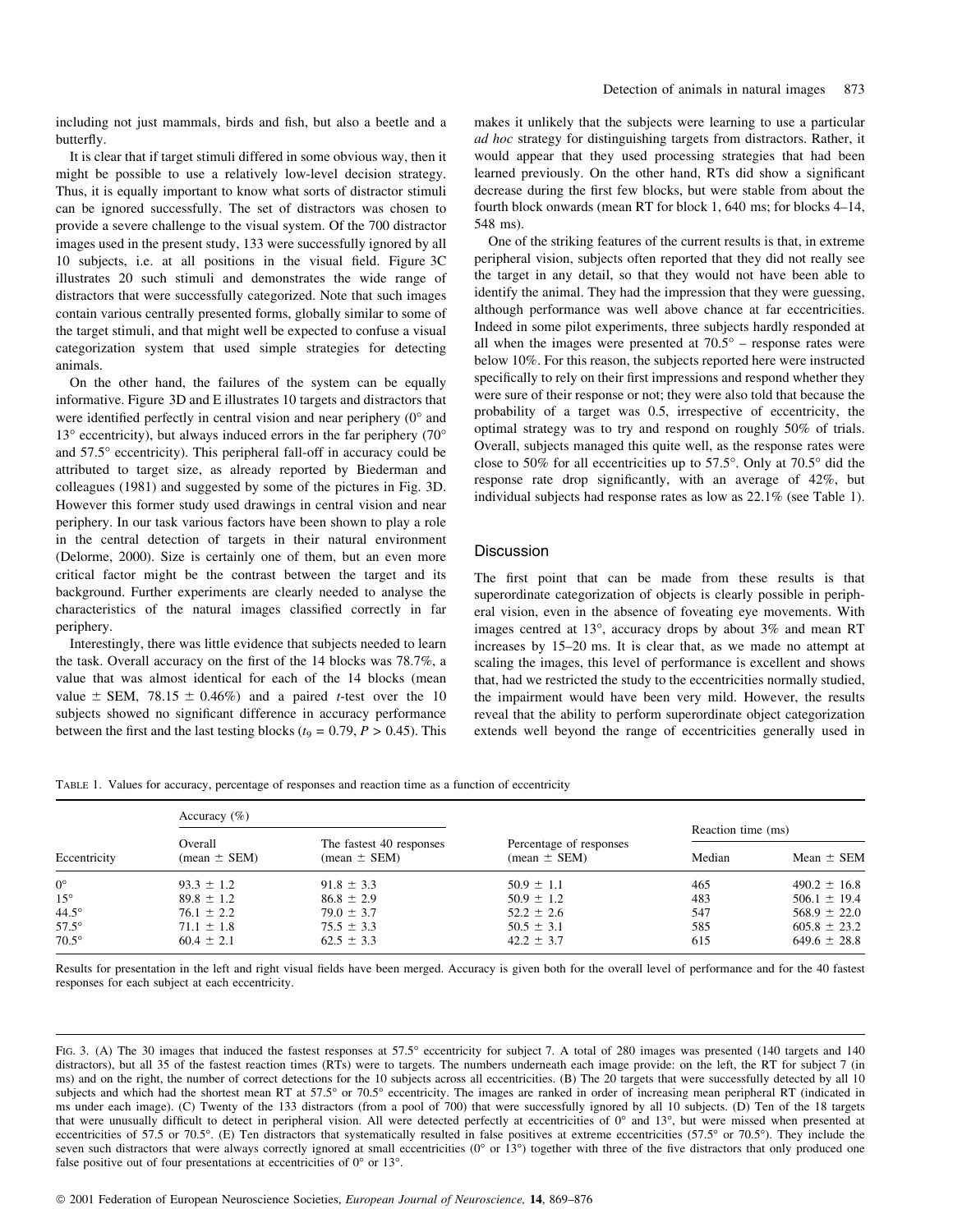studies of visual perception. Moreover, the nearly perfect linear drop in performance with eccentricity, as measured by d' scores (see Fig. 2A), implies that performance is probably limited by some fairly fundamental characteristic of the visual system. The obvious candidate is the spacing between retinal ganglion cells, which has been shown to increase in a roughly linear way with eccentricity. The angular separation between ganglion cells is about 0.01° at 1° from the fovea, but this value increases to about 0.2° at 90° eccentricity in both monkeys (Wässle et al., 1990) and humans (Curcio & Allen, 1990) (see Fig. 2B). Cortical magnification for primary visual cortex also scales with eccentricity in such a way that about the same amount of cortical surface is devoted to processing a given number of ganglion cells, irrespective of eccentricity. There is a wide range of psychophysical tasks for which performance is known to scale with eccentricity in a way that is consistent with cortical magnification. These include measures of spatial acuity, and contrast sensitivity as function of both spatial frequency and temporal frequency (Koenderink et al., 1978; Drasdo, 1991). However, in tasks involving form vision, peripheral vision appears to be systematically worse than would be predicted on the basis of changes in magnification alone (Strasburger et al., 1994; Chung et al., 1998; Levi et al., 1999). One reason may be that the coding of the spatial phase appears particularly poor in peripheral vision (Rentschler & Treutwein, 1985; Bennett & Banks, 1987; Stephenson et al., 1991). Another may be that contour linking may be totally absent for peripheral processing (Hess & Dakin, 1997). Whatever the precise reasons, it is generally believed that peripheral vision is much more appropriate for signalling potentially interesting transients than for form vision. For example, studies that have examined which aspects of peripherally presented stimuli are important for deciding where the eye will move next during scene exploration have almost invariably failed to demonstrate an impact of the `meaning' of the stimulus. Instead, eye movement programming seems to depend essentially on relatively low-level visual attributes, such as size, contrast and motion (Henderson & Hollingworth, 1999).

However, in the present experiment subjects scored above 70% when images were centred at 57.5° of eccentricity and were still above 60% at an eccentricity of 70.5°. One reason may lie in the choice of stimuli and task. Previous studies of peripheral form vision have used artificial stimuli, such as letters that require not only high acuity, but also accurate phase information. The large size of the images used here (39° by 26°), together with their wide spatial frequency content may mean that, even at low resolution, there is enough information available for categorization to occur. The use of large stimuli also meant that we were able to test performance at much higher eccentricities than have been used in the past. Moreover, the natural stimuli used here are clearly of vital importance for survival; even a limited ability to detect the presence of an animal in the peripheral visual field would have had a very high survival advantage. We have reported recently that this form of rapid visual categorization is not restricted to biological forms, as processing is just as fast and accurate using `means of transport' as the target category as with our more standard 'animal' task (VanRullen & Thorpe, 2001a,b). However, it should be noted that those experiments were performed using presentations limited to central vision, and so it remains to be seen whether the ability to categorize objects in peripheral vision extends to nonbiological categories. Until such experiments have been performed we cannot rule out the possibility that the ability of subjects to detect animals in the peripheral visual field demonstrated here reflects the activity of a biologically primitive object processing system that cannot be used for more arbitrary stimulus forms.

Another reason for the good performance reported here might be the use of a task in which subjects were strongly encouraged to rely on their first impression. As noted earlier, subjects were typically unable to report precisely what they had seen, even when they were performing the task reliably. Some of our recent results suggest that perceptual and semantic priming can occur at 30° of eccentricity, but that only perceptual priming is observed at 60° eccentricity (Boucart  $et al., 2001$ ). Such findings are reminiscent of reports of blindsight in brain-damaged subjects who, when forced to guess, can often score well above chance despite having little or no phenomenal perception of the stimulus (Weiskrantz, 1996; Sahraie et al., 1997; Stoerig & Cowey, 1997). However, blindsight is generally considered to be restricted to only a very limited range of visual attributes, including presence or absence of a visual stimulus, and/or discrimination of movement, simple forms and colour. Our task presumably requires more complex processing. The present results can also be related to other studies that have revealed extensive visual processing in the absence of conscious awareness (Mack & Rock, 1998). These have included evidence for object identification in subjects with both parietal neglect (Driver & Mattingley, 1998) and blindsight (Marcel, 1998), as well as unconscious semantic priming in normal subjects (Dehaene et al., 1998) or unconscious priming by faces in prosopagnosia (Young et al., 1988).

The fact that subjects reported not being able to identify the animal they had detected in the image raises another important question. A number of studies have shown that, in central vision, objects are reported initially as instances of a 'basic level' (Rosch et al., 1976) or an 'entry level' (Jolicoeur et al., 1984) category. But to identify faster a penguin as a penguin (rather than as a bird or an animal), perceptual categorization at the `entry level' probably requires more detailed (foveal?) analysis, whereas coarse cursory processing of visual information might be enough to allow superordinate categorization. Thus, our results can be interpreted in two ways. Either the concept of `entry level' does not apply equally to central and peripheral vision or our subjects had more information about the animal that they had detected than they reported. This could be tested by further experiments that specifically analyse the ability to perform basic level categorizations in the far periphery.

The view that animal categorization may involve processing that is largely automatic is reinforced by a further aspect of the present results. The use of very brief presentations (28 ms) ruled out any possibility of making controlled eye movements, and because stimulus position was randomized, subjects needed to monitor nearly the entire horizontal extent of the visual field. Nevertheless, there was essentially no performance loss associated with spreading attention so widely in the visual field. This can be inferred from the fact that accuracy for centrally presented images was virtually identical to that reported in earlier studies where stimulus position was totally predictable (Thorpe et al., 1996). In fact, this result confirms an earlier study that compared the standard one-position task with one in which the test image was presented randomly at one of three positions: centrally, or  $3.6^\circ$  to the left or right of the fixation point (Fabre-Thorpe et al., 1998). Here again there was no effect of stimulus position uncertainty. But in the present task, uncertainty about stimulus position was effectively infinite, because the target could be positioned anywhere within the photograph, and the photograph could be presented almost anywhere within the horizontal extent of the visual field.

Such results therefore seem at odds with the conventional view that directed attention is required for high-level form vision. For many visual tasks, directed visual attention appears not only important, but also often essential. For example, while preattentive processing can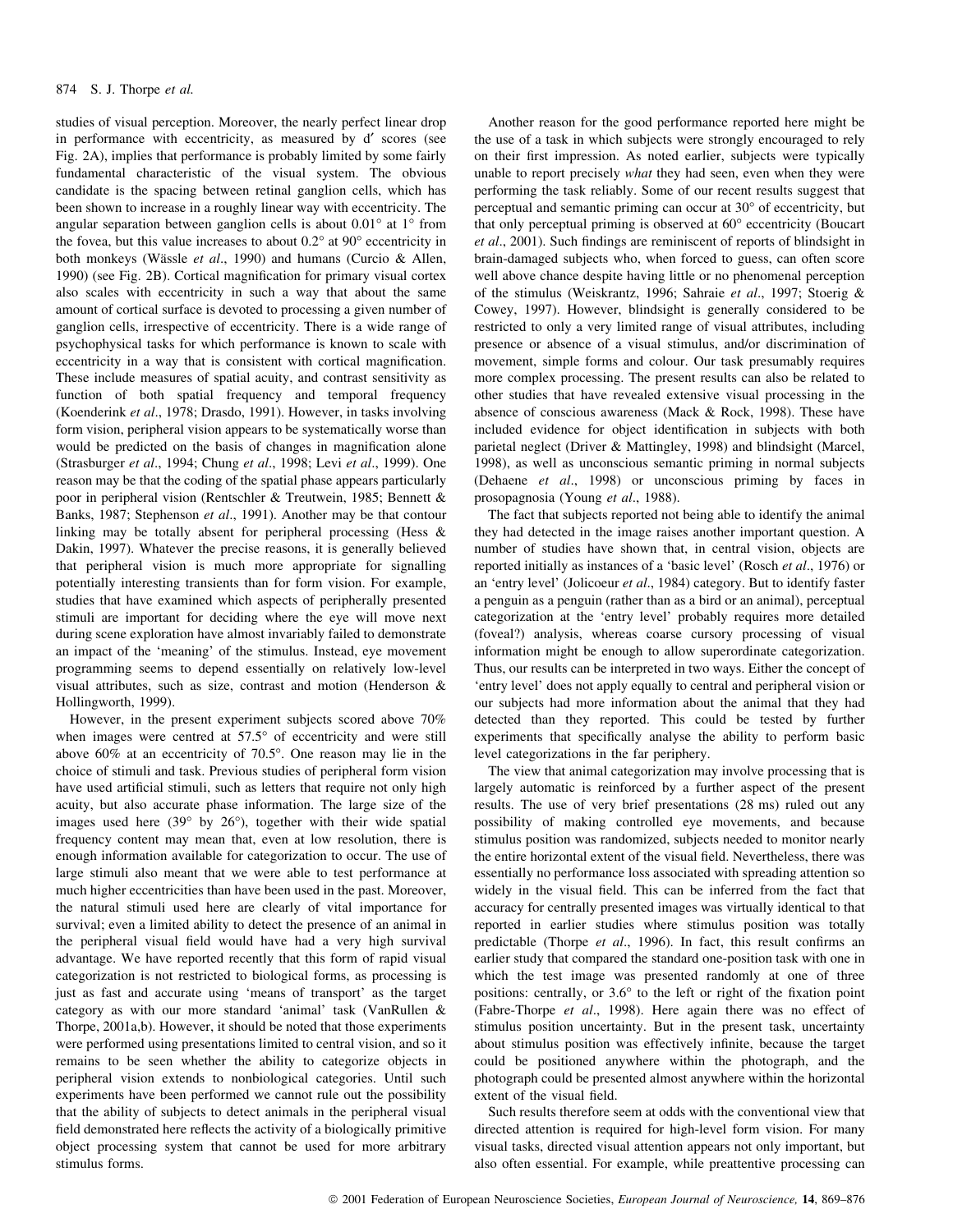allow many features of the visual scene to be processed in parallel, binding those features together to form an object appears to require attention (Wolfe & Bennett, 1997; Treisman, 1998). Furthermore, recent data have argued strongly that the ability of subjects to notice significant changes in a scene depends critically on attention, in that subjects fail to notice even major changes unless they are actively attending to the particular place (Rensink et al., 1997; Mack & Rock, 1998; O'Regan et al., 1999). This might be taken to imply that highlevel visual processing requires attention to be focused in the right place. Indeed, the idea that attention is used in our task would provide an alternative explanation of the increase in RTs seen with peripheral presentations. Because the images in the present experiments were not masked, they might leave an iconic representation even after they have disappeared. Thus, increasing the eccentricity of the stimulus might result in an increase of the time required to redirect attention.

However, as suggested earlier, the increase in RT with eccentricity can also be explained simply by the smaller number of retinal ganglion cells activated by images presented in the periphery. If this is the case, it might be that directed attention is not required specifically for the sort of high-level categorization tasks used here, and that subjects can still categorize objects when attention is spread diffusely across the entire visual field. According to this view, directed attention would only be required in cases where the visual scene contains many different and competing objects. Attention may specifically be required to *inhibit* the processing of irrelevant information (Kastner et al., 1998; Milliken & Tipper, 1998). In the present series of experiments, although images could be presented at any position in the visual field, only one image was presented at a time. As a consequence, there may be no requirement to selectively filter out information from other positions in the visual field, as might well be the case if the entire field was stimulated simultaneously or if competing images flanking the targets had been flashed simultaneously. However, many of the images contained more than one object of interest so that objects were in competition within a given stimulus. Performance would have probably been even better if we had used isolated animals presented on a uniform background. While the present results suggest that high-level descriptions of images could be reached without specifically directing attention to the location of the stimulus, this does not contradict reports that directed attention is required to consciously register the information.

Together, the present results imply that certain forms of high-level scene analysis may be possible on the basis of primitive processing strategies that can operate on very limited visual information, in the absence of clear conscious perception and quite possibly without a need for spatially directed attention. In this respect, it is interesting to note that the same task can be performed accurately with monochromatic images, ruling out the possibility of a simple colour-based strategy (Delorme et al., 2000). Because the task involves a superordinate categorization of static images in which the shape, the size and the number of targets can vary within a large range, no single feature would be sufficient to explain the results. It may be that this sort of task could be performed using a large number of mechanisms operating in parallel, each looking for a relatively simple combination of features. Such fast and relatively coarse processing could be used as an `intelligent header' to orient attention and improve further processing of the fine details needed for precise identification. The fact that subjects are able to perform considerably better than they expect has obvious implications for pathologies, such as macular degeneration in which patients have no option other than relying on their residual peripheral visual information. The results of the present experiments suggest that there is considerable potential for high-level visual processing in the peripheral visual field and that

such patients might well be encouraged to make better use of such capacities.

#### Acknowledgements

This work was supported by the CNRS and by the GIS 'Science de la Cognition'. Karl R. Gegenfurtner was supported by a Heisenberg-Fellowship from the Deutsche Forschungsgemeinschaft (Ge 879/4-1).

#### Abbreviation

RT, reaction time.

#### References

- Antal, A., Keri, S., Kovacs, G., Janka, Z. & Gyorgy, B. (2000) Early and late components of visual categorization: an event-related potential study. Cogn. Brain Res., 9, 117-119.
- Bennett, P.J. & Banks, M.S. (1987) Sensitivity loss in odd-symmetric mechanisms and phase anomalies in peripheral vision. Nature, 326, 873±876.
- Biederman, I. & Cooper, E.E. (1991) Object recognition and laterality: null effects. Neuropsychologia, 29, 685-694.
- Biederman, I., Mezzanotte, R.J., Rabinowitz, J.C., Francolini, C.M. & Plude, D. (1981) Detecting the unexpected in photointerpretation. Human Factors, 23, 153±164.
- Boucart, M., Fabre-Thorpe, M., Thorpe, S., Arndt, C. & Hache, J.-C. (2001) Covert object recognition at large visual eccentricity. Abstract from the conference of the Vision Science Society (2001). J. Vision, in press.
- Chung, S.T.L., Mansfield, J.S. & Legge, G.E. (1998) Psychophysics of reading. XVIII. The effect of print size on reading speed in normal peripheral vision. Vision Res., 38, 2949-2962.
- Curcio, C.A. & Allen, K.A. (1990) Topography of ganglion cells in human retina. J. Comp. Neurol., 300, 5-25.
- Dehaene, S., Naccache, L., LeClecH.G., Koechlin, E., Mueller, M., DehaeneLambertz, G., vandeMoortele, P.F. & LeBihan, D. (1998) Imaging unconscious semantic priming. Nature, 395, 597-600.
- Delorme, A. (2000) Traitement visuel de scènes naturelles chez le singe, l'homme et la machine: une vision qui va de l'avant. Unpublished Thesis, Université Paul Sabatier, Toulouse.
- Delorme, A., Richard, G. & Fabre-Thorpe, M. (2000) Ultra-rapid categorisation of natural images does not rely on colour: a study in monkeys and humans. Vision Res., 40, 2187-2200.
- Drasdo, N. (1991) Neural substrates and threshold gradients of peripheral vision. In Kulikowski, J.J., Walsh, V., Murray, I.J. (eds), Limits of Vision, pp. 251-265. Macmillan, London.
- Driver, J. & Mattingley, J.B. (1998) Parietal neglect and visual awareness. Nature Neurosci., 1, 17-22.
- Fabre-Thorpe, M., Delorme, A., Marlot, C. & Thorpe, S. (2001) A limit to the speed of processing in Ultra-Rapid Visual Categorization of novel natural scenes. J. Cogn. Neurosci., 13, 171-180.
- Fabre-Thorpe, M., Fize, D., Richard, G. & Thorpe, S.J. (1998) Rapid categorization of extrafoveal natural images: Implications for biological models. In Bower, J. (ed.), Computational Neuroscience: Trends in Research 1998. New York, NY, Plenum Press, pp. 7-12.
- Henderson, J.M. & Hollingworth, A. (1999) High-level scene perception. Annu. Rev. Psychol, 50, 243-271.
- Hess, R.F. & Dakin, S.C. (1997) Absence of contour linking in peripheral vision. Nature, 390, 602-604.
- Jolicoeur, P., Gluck, M.A. & Kosslyn, S.M. (1984) Pictures and names: making the connection. Cogn. Psychol., 16, 243-275.
- Jüttner, M. & Rentschler, I. (2000) Scale-invariant superiority of foveal vision in perceptual categorization. Eur. J. Neurosci., 12, 353-359.
- Kastner, S., De Weerd, P., Desimone, R. & Ungerleider, L.G. (1998) Mechanisms of directed attention in the human extrastriate cortex as revealed by functional MRI. Science, 282, 108-111.
- Koenderink, J.J., Bouman, M.A., Bueno de Mesquita, A.E. & Slappendel, S. (1978) Perimetry of contrast detection thresholds of moving spatial sine patterns. II. The far peripheral visual field (eccentricity 0 degrees- 50 degrees). J. Opt. Soc. Am., 68, 850-854.
- Levi, D.M., Klein, S.A. & Sharma, V. (1999) Position jitter and undersampling in pattern perception. Vision Res., 39, 445-465.
- Levy, I., Hasson, U., Avidan, G., Hendler, T. & Malach, R. (2001) Center-